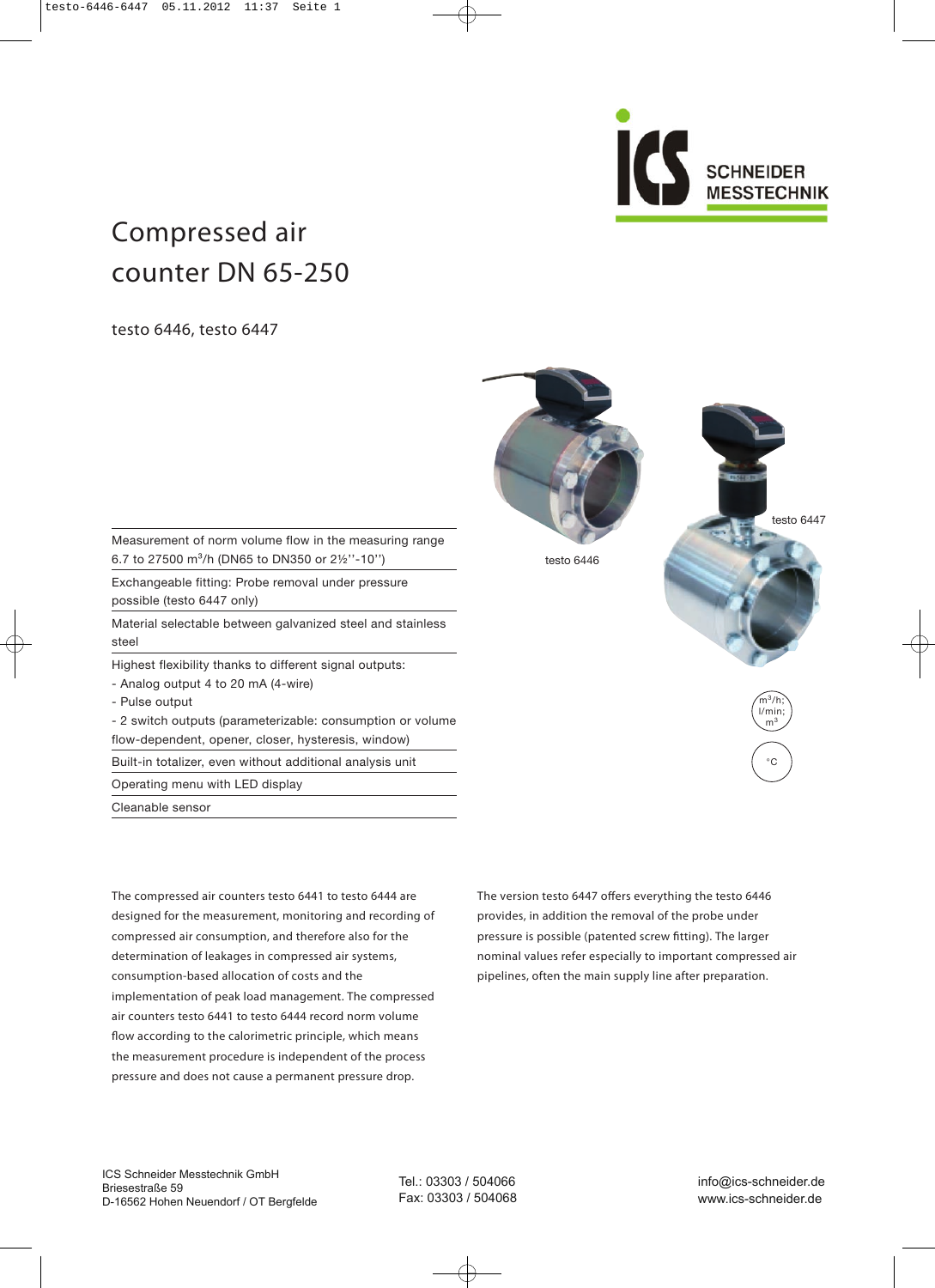### Technical data



|                                | DN 65 (2 1/2")                                                                                                                                                                                                                                                       | DN 80 (3")                         | DN 100 (4")                          | DN 125 (5") | DN 150 (6") | DN 200 (8")                                                                              | DN 250 (10")                  |  |  |  |
|--------------------------------|----------------------------------------------------------------------------------------------------------------------------------------------------------------------------------------------------------------------------------------------------------------------|------------------------------------|--------------------------------------|-------------|-------------|------------------------------------------------------------------------------------------|-------------------------------|--|--|--|
| <b>Parameters</b>              |                                                                                                                                                                                                                                                                      |                                    |                                      |             |             |                                                                                          |                               |  |  |  |
| (Norm) volume flow             |                                                                                                                                                                                                                                                                      |                                    |                                      |             |             |                                                                                          |                               |  |  |  |
| Selectable units               |                                                                                                                                                                                                                                                                      | $m^3/h$ , I/min, $m^3/m$ in, $m^3$ |                                      |             |             |                                                                                          |                               |  |  |  |
| Measuring range <sup>1</sup>   | 6 to 2000 $m^3/h$                                                                                                                                                                                                                                                    | 9 to 2750 $m^3/h$                  | 15 to 4440 $\mathrm{m}^3\mathrm{/h}$ |             |             | 23 to 7000 m <sup>3</sup> /h 33 to 10000 m <sup>3</sup> /h 58 to 17500 m <sup>3</sup> /h | 92 to 27500 $\mathrm{m}^3$ /h |  |  |  |
| Accuracy<br>(norm volume flow) | For compressed air quality classes (ISO 8573: particles-humidity-oil) 1-4-1: $\pm 3$ % of meas. value $\pm 0.3$ % of final value<br>For compressed air quality classes (ISO 8573: particles-humidity-oil) 3-4-4: $\pm 6$ % of meas. value $\pm 0.6$ % of final value |                                    |                                      |             |             |                                                                                          |                               |  |  |  |
| Sensor                         | Thermal, glass-coated ceramic sensor (calorimetric measurement procedure)                                                                                                                                                                                            |                                    |                                      |             |             |                                                                                          |                               |  |  |  |
| Response time                  | $(0.1 \text{ sec}$ (for damping parameter = 0), delayable via operating menu (0 to 1 sec)                                                                                                                                                                            |                                    |                                      |             |             |                                                                                          |                               |  |  |  |
| <b>Temperature</b>             |                                                                                                                                                                                                                                                                      |                                    |                                      |             |             |                                                                                          |                               |  |  |  |
| Unit                           | °C                                                                                                                                                                                                                                                                   |                                    |                                      |             |             |                                                                                          |                               |  |  |  |
| Measuring range                | 0 to +60 $^{\circ}$ C / +32 to +140 $^{\circ}$ F                                                                                                                                                                                                                     |                                    |                                      |             |             |                                                                                          |                               |  |  |  |
| Measurement uncertainty        | ±2 K                                                                                                                                                                                                                                                                 |                                    |                                      |             |             |                                                                                          |                               |  |  |  |

#### **Inputs and outputs**

#### **Analog outputs**

| Output type            | 4 to 20 mA (4-wire) freely scalable between zero and measuring range end                                                                                                                               |
|------------------------|--------------------------------------------------------------------------------------------------------------------------------------------------------------------------------------------------------|
| Load                   | max. 500 $\Omega$                                                                                                                                                                                      |
| <b>Further outputs</b> |                                                                                                                                                                                                        |
| Pulse output           | Consumption quantity counter (value remains available after reset or power cut due to non-volatile memory),<br>value 1 or 10 m <sup>3</sup> , pulse length 0.02 s to 2 s, 24 VDC level                 |
| Switch output          | 2 switch outputs, parameterizable (consumption or volume flow-dependent, opener, closer, hysteresis, window), loadable<br>with max. 20 to 30 VDC or 250 mA each, switch status is displayed via 2 LEDs |
| <b>Supply</b>          |                                                                                                                                                                                                        |
| Voltage supply         | 19 to 30 VDC                                                                                                                                                                                           |
| Current consumption    | $\angle$ 100 mA                                                                                                                                                                                        |
| Connection             | M <sub>12</sub> x 1 plug, loadable up to 250 mA, short-circuit-proof (synchronized), reverse-polarity-proof, overload-proof.<br>Testo recommends the accessory cable order no. 0699 3393               |
|                        |                                                                                                                                                                                                        |

#### **General technical data**

#### **Design**

| Material housing                                                                                                                                                               |                                        | PBT-GF 20, PC (APEC), Makrolon, V2A (1.4301), Viton                                          |                       |                       |                       |                        |                        |                        |  |
|--------------------------------------------------------------------------------------------------------------------------------------------------------------------------------|----------------------------------------|----------------------------------------------------------------------------------------------|-----------------------|-----------------------|-----------------------|------------------------|------------------------|------------------------|--|
|                                                                                                                                                                                | Measurement stretch length             | 124 mm<br>160 mm<br>$172$ mm<br>180 mm<br>180 mm<br>160 mm<br>196 mm                         |                       |                       |                       |                        |                        |                        |  |
| Pipe diameter                                                                                                                                                                  | (measurement stretch)                  | DN 65 (2 1/2")<br>DN 80 (3")<br>DN 100 (4")<br>DN 125 (5")<br>DN 150 (6")                    |                       |                       |                       | DN 200 (8")            | DN 250 (10")           |                        |  |
| Weight<br>testo 6446                                                                                                                                                           |                                        | 8.3 kg                                                                                       | $10.6$ . $kg$         | 12.7 kg               | 20.6 kg               | 25.4 kg                | 36 kg                  | 48.4 kg                |  |
|                                                                                                                                                                                | testo 6447                             | 9.2 kg                                                                                       | 11.6 kg               | 13.7 kg               | 21.6 kg               | 26.4 kg                | 37 kg                  | 49.4 kg                |  |
| <b>Display</b>                                                                                                                                                                 |                                        |                                                                                              |                       |                       |                       |                        |                        |                        |  |
| 4-figure alphanumerical display, two operating buttons, operating menu, LED (4 x green for phys. units, 3 x yellow for<br>Screen/operation<br>display x 1000 or switch status) |                                        |                                                                                              |                       |                       |                       |                        |                        |                        |  |
|                                                                                                                                                                                | Max. display value<br>norm volume flow | 0 to 2400 $\rm m^3/h$                                                                        | 0 to 3300 $\rm m^3/h$ | 0 to 5320 $\rm m^3/h$ | 0 to 8400 $\rm m^3/h$ | 0 to 12000 $\rm m^3/h$ | 0 to 21000 $\rm m^3/h$ | 0 to 33000 $\rm m^3/h$ |  |
| 0 to $+60$ °C<br>Temperature display                                                                                                                                           |                                        |                                                                                              |                       |                       |                       |                        |                        |                        |  |
| <b>Miscellaneous</b>                                                                                                                                                           |                                        |                                                                                              |                       |                       |                       |                        |                        |                        |  |
| Protection class                                                                                                                                                               |                                        | <b>IP65/III</b>                                                                              |                       |                       |                       |                        |                        |                        |  |
| <b>EMC</b>                                                                                                                                                                     |                                        | according to quideline 89/336 EEC                                                            |                       |                       |                       |                        |                        |                        |  |
| Media contact                                                                                                                                                                  |                                        | Materials stainless or galvanized steel, PEEK, polyester, Viton, anodized aluminium, ceramic |                       |                       |                       |                        |                        |                        |  |

#### **Operating conditions**

| Humidity (sensor)               | rel. humidity ∢90 %RH                                             |
|---------------------------------|-------------------------------------------------------------------|
| Operating temperature (housing) | 0 to +60 °C (+32 to +140 °F)                                      |
| Storage temperature             | $-25$ to $+85$ °C (-13 to $+185$ °F)                              |
| Measurement medium              | Compressed air, on request also CO <sub>2</sub> or N <sub>2</sub> |
| Process pressure                | PN 16 (max 16bar/232psi)                                          |
| Air quality                     | ISO 8573: recommended classes 1-4-1                               |

<sup>1</sup> Specifications according to DIN 2533 (+15 °C, 1013.25 hPa, 0 %RH)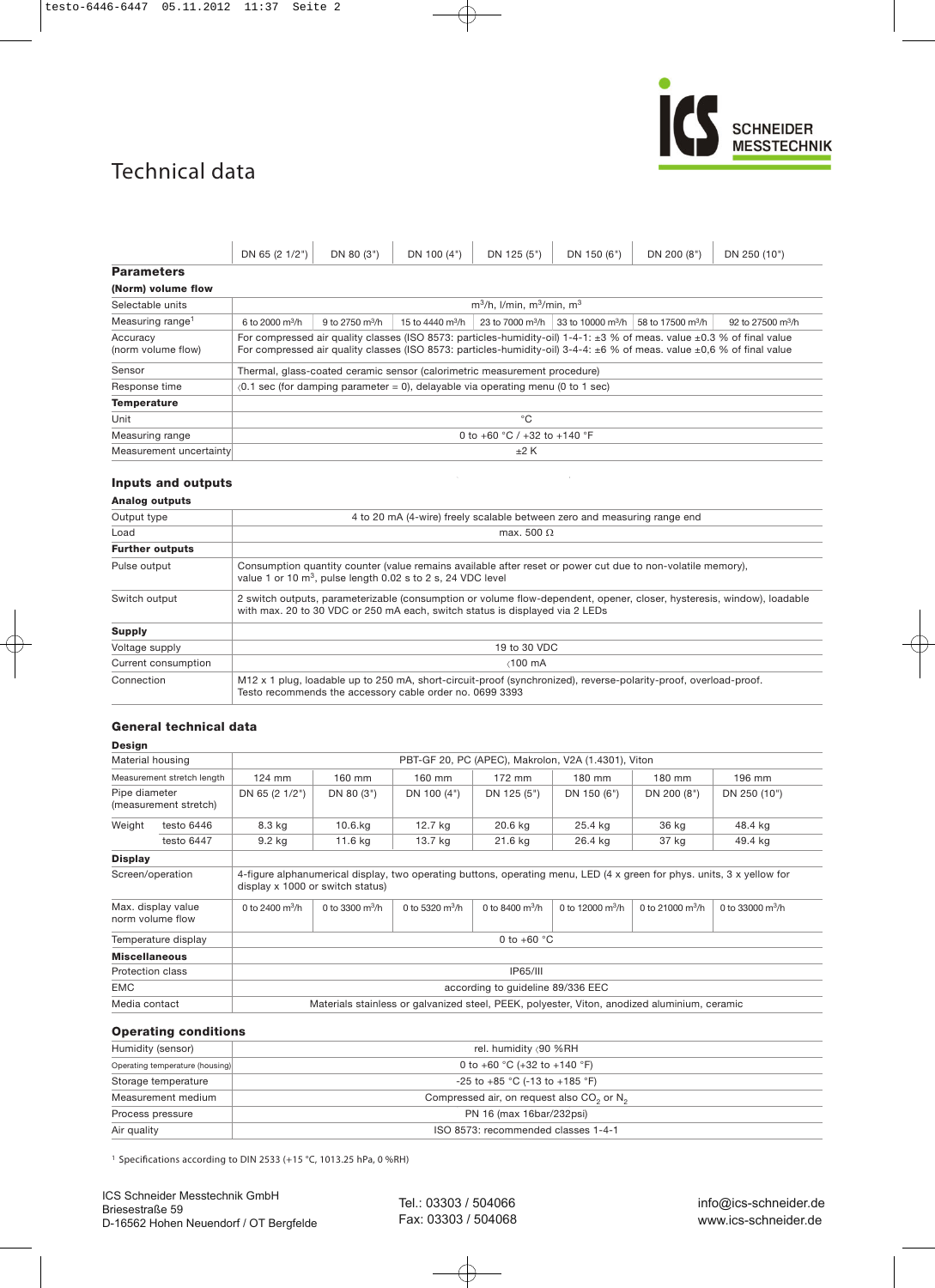

# Technical drawings



|               | - , , | _   |       | $\sim$ $\cdots$ | .   | .  | -- | $-1.197$ |
|---------------|-------|-----|-------|-----------------|-----|----|----|----------|
| <b>DN 65</b>  | 124   | 125 | 70.3  | 2.9             | 185 | 8  | 13 | 8.3      |
| <b>DN 80</b>  | 160   | 141 | 82.5  | 3.2             | 201 | 8  | 13 | 10.6     |
| <b>DN 100</b> | 160   | 165 | 107.1 | 3.6             | 225 | 8  | 13 | 12.7     |
| <b>DN 125</b> | 172   | 205 | 131.7 | 4.0             | 265 | 8  | 17 | 20.6     |
| <b>DN 150</b> | 180   | 235 | 159.3 | 4.5             | 295 | 8  | 17 | 25.4     |
| <b>DN 200</b> | 180   | 290 | 207.3 | 5.9             | 350 | 12 | 17 | 36.0     |
| <b>DN 250</b> | 196   | 355 | 260.4 | 6.3             | 415 | 12 | 21 | 48.4     |

testo 6447





| Nom. diam.    | $L$ (mm) | $D1$ (mm) | $D2$ (mm) | S (mm) | H1  | N  | <b>SL</b> | $G1*(kg)$ |
|---------------|----------|-----------|-----------|--------|-----|----|-----------|-----------|
| DN 65         | 124      | 125       | 70.3      | 2.9    | 279 | 8  | 13        | 9.3       |
| <b>DN 80</b>  | 160      | 141       | 82.5      | 3.2    | 295 | 8  | 13        | 11.6      |
| <b>DN 100</b> | 160      | 165       | 107.1     | 3.6    | 319 | 8  | 13        | 13.7      |
| <b>DN 125</b> | 172      | 205       | 131.7     | 4.0    | 359 | 8  | 17        | 21.6      |
| <b>DN 150</b> | 180      | 235       | 159.3     | 4.5    | 389 | 8  | 17        | 26.4      |
| <b>DN 200</b> | 180      | 290       | 207.3     | 5.9    | 444 | 12 | 17        | 37.0      |
| <b>DN 250</b> | 196      | 355       | 260.4     | 6.3    | 509 | 12 | 21        | 49.4      |